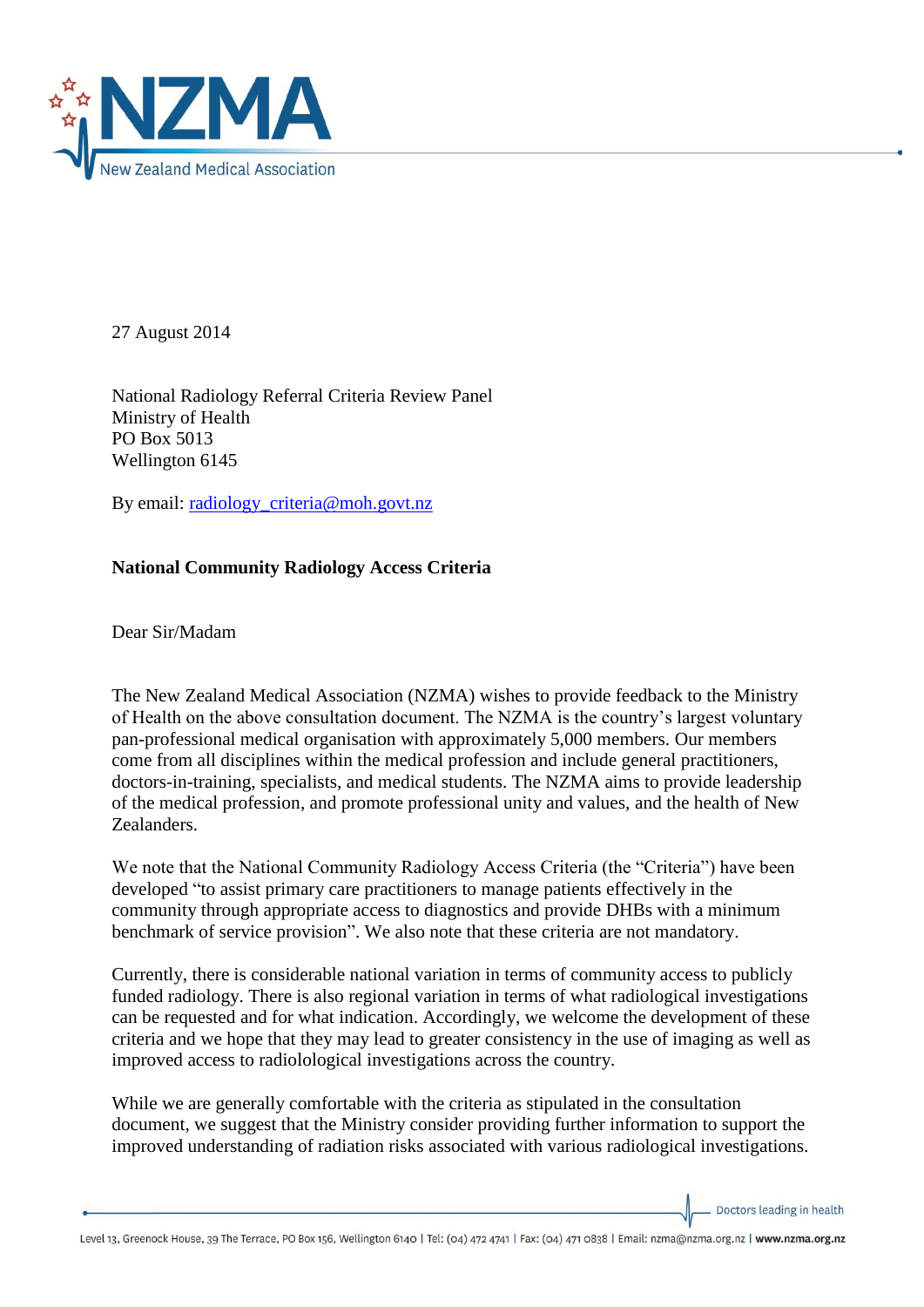We also suggest the guidance include information on the responsibility for, and communication (including timeframes), of the results of radiological investigations. We note that various radiological investigations are not covered in the guidelines, notably echocardiography and MRI scanning, despite being requested by general practitioners. It is not immediately obvious as to why these investigations are excluded from the current criteria and we would welcome clarification as to the rationale underlying the inclusion or exclusion of the types of investigations in the criteria. In addition, we suggest that the target audience for the criteria be specified, such that it is clear that they apply to general practitioners and nurse practitioners only.

We assume that the Ministry is aware of current work being undertaken by the Royal Australian and New Zealand College of Radiologists with respect to the development of imaging referral guidelines and decision support tools. We attach a copy of our recent submission to the College regarding imaging guidelines (Appendix 1) in which we allude to a number of issues that we consider are also relevant to the Ministry as it progresses its National Community Radiology Access Criteria.

We hope our feedback on this consultation is helpful and look forward to being kept informed of progress on this initiative.

Yours sincerely

Dr Mark Peterson NZMA Chair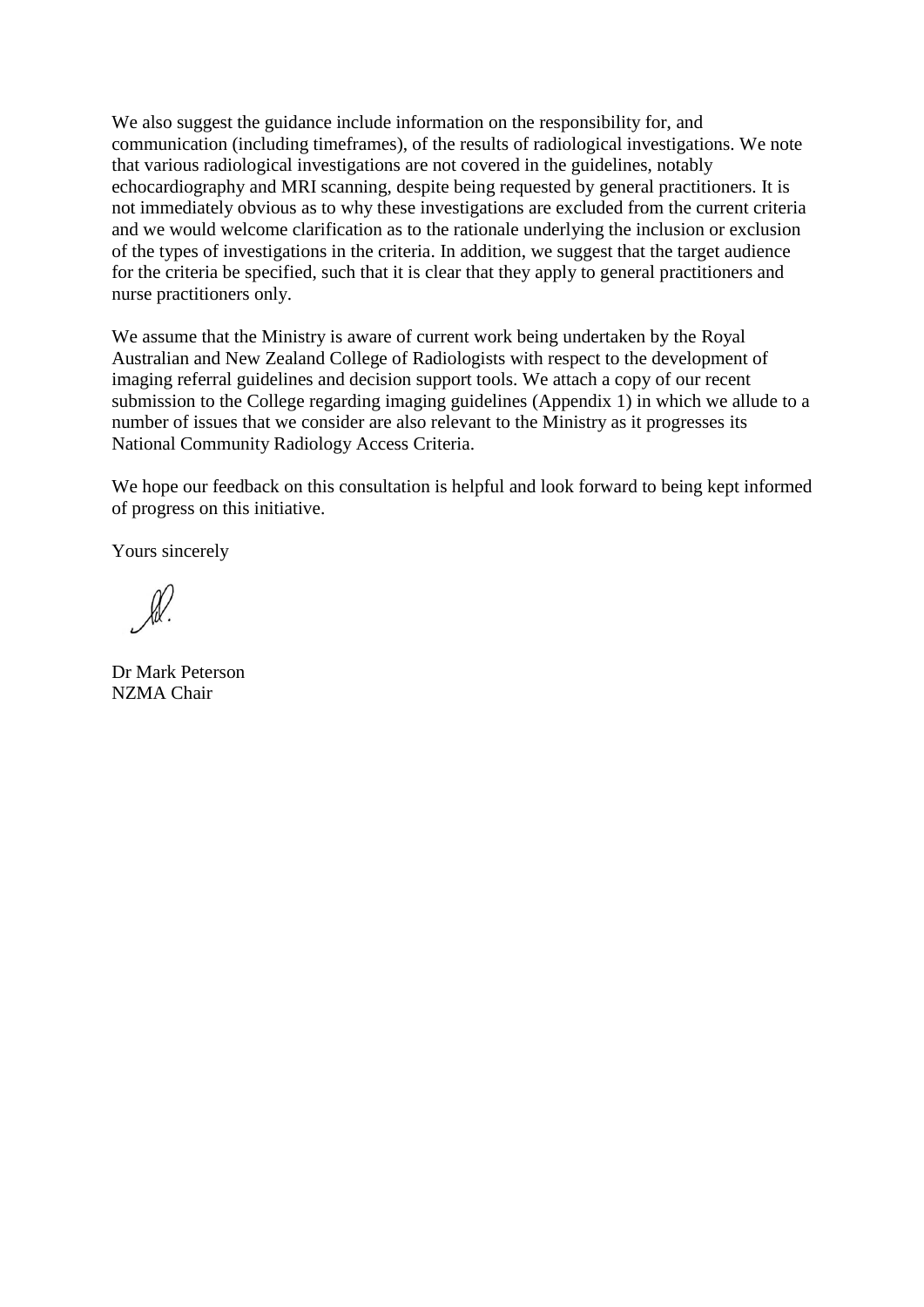## **Appendix 1: Copy of NZMA submission to the Royal Australian and New Zealand College of Radiologists regarding Imaging Guidelines**

9 June 2014

Dr Lance Lawler Clinical Guidelines Task Force Chair RANZCR Board Representative and Treasurer New Zealand Branch Chair The Royal Australian and New Zealand College of Radiologists PO Box 5755 Wellington 6145

By email: [nzbranch@ranzcr.org.nz](mailto:nzbranch@ranzcr.org.nz)

## **Imaging guidelines**

Dear Dr Lawler

Thank you for inviting the New Zealand Medical Association (NZMA) to provide input to help guide the development of a College position on imaging referral guidelines and decision support tools.

The NZMA is the country's largest voluntary pan-professional medical organisation with approximately 5,000 members. Our members come from all disciplines within the medical profession and include general practitioners, doctors-in-training, specialists, and medical students. The NZMA aims to provide leadership of the medical profession, and promote professional unity and values, and the health of New Zealanders. Our comments have been informed by feedback from our Advisory Councils and the Board.

We support the College's initiative to develop these tools and would welcome the development of national imaging referral guidelines. Currently, there is considerable national variation in terms of community access to publicly funded radiology. There is also variation between DHBs in terms of who can order particular imaging tests and for what indication. We hope that the development of these guidelines and decision support tools may lead to greater consistency in the use of imaging as well as improved access to imaging across the country.

There are a number of elements that we consider critical to the successful development and use of proposed imaging guidelines and decision support tools. Crucially, guidelines intended to influence a clinician's decision need to be readily available at the time and point of making that decision. In practical terms, this means that such advice should be incorporated into the practice management software. It has been noted that existing radiology guidelines at a particular large DHB are 'clunky, slow and time consuming' to the extent that they are not able to be utilised during a consultation, thus defeating the very purpose of an electronic